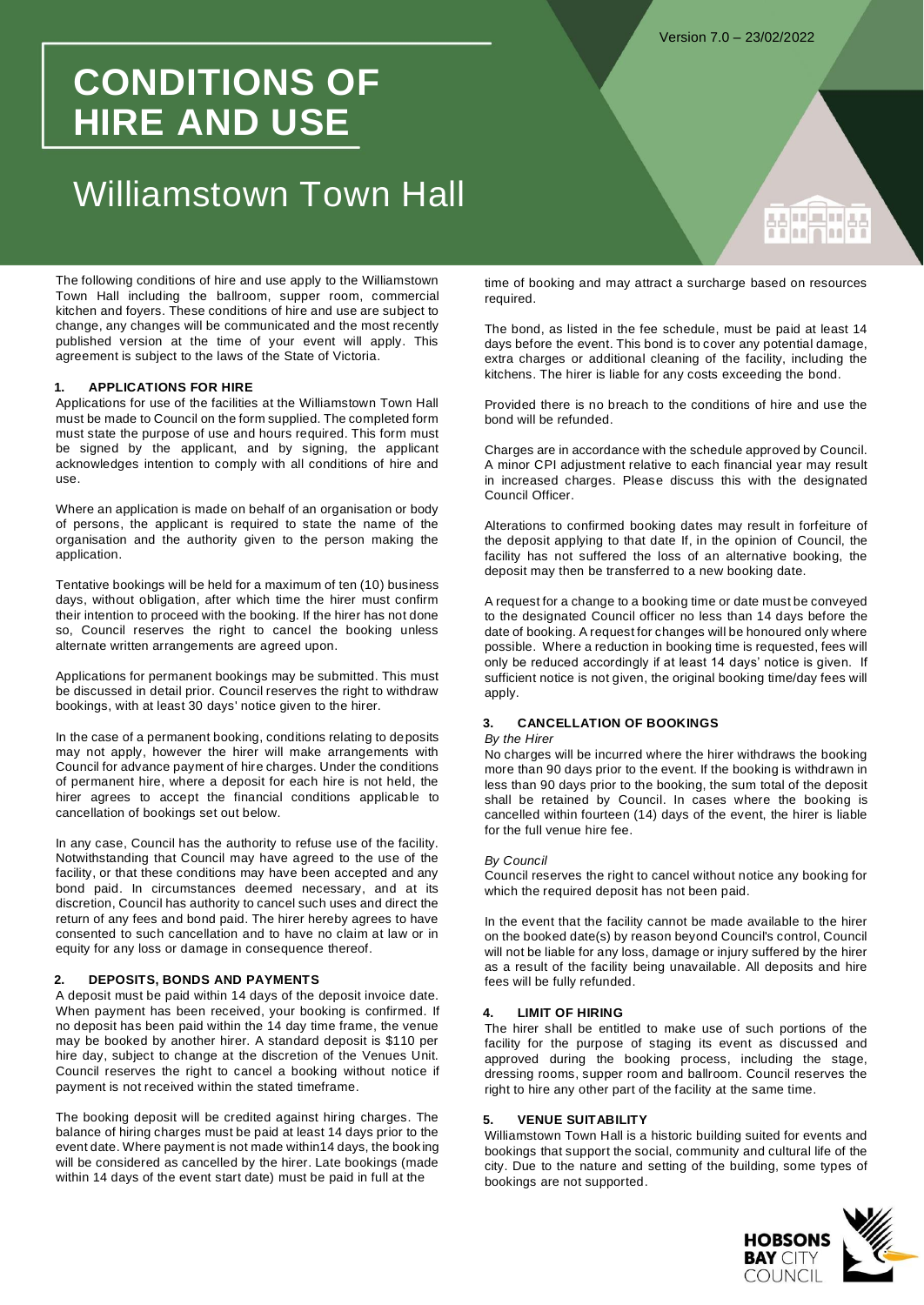These include:

- Gambling, no games of chance at which money is passed either directly or indirectly as a prize. Raffles must have gained appropriate permits in order to be an approved activity in a Council venue.
- Parties and informal private celebrations, including, but not limited to, schoolies, 18th and 21st birthday parties, hen's nights and buck's nights.
- New Year's Eve bookings.
- Combat sports including, but are not limited to, boxing, kickboxing, mixed martial arts (MMA) and Muay Thai.

# **6. SUB-LETTING AND HIRER ATTENDANCE**

The hirer is not permitted to sublet or transfer tenancy of any part of the facility, with the exception of expos, markets and trading fairs.

The hirer must remain contactable for the duration of their booking. A secondary person in charge should be nominated prior to the commencement of your booking who can act in your place if you are away from the venue during your booking.

Either the hirer or person in charge will remain on site for the duration of the booking.

# **7. OBSERVANCE OF LAWS**

The hirer will conform to the requirements of all relevant Acts including, but not limited to, The *Child Wellbeing and Safety Act*  (2005) (Vic), The *Public Health and Wellbeing Act* (2008), *Local Government Act* (1993), *Liquor Control Act* (1998), *Tobacco Act (1987) and all* relevant Local Laws or Regulations made there under, and will be liable for any breach of any such Acts, Local Laws, Rules or Regulations.

The hirer will comply with all other Acts or statutory rules, provisions and regulations of the Commonwealth of Australia or State of Victoria for the time being in force and will give all required notice to the proper officers.

The hirer will not knowingly infringe any copyright and Council reserves the right to prohibit any performance which is objectionable, dangerous, contrary to the law or which infringes copyright.

The event organiser must comply with all Child Safe Standards made under section 17(1) of the *Child Wellbeing and Safety Act*  2005 (Vic). A child safe organisation is one that meets the child safe standards by proactively taking measures to protect children from abuse. Visit [http://www.dhs.vic.gov.au/about-the](http://www.dhs.vic.gov.au/about-the-department/documents-and-resources/policies,-guidelines-and-legislation/child-safe-standards-resources)[department/documents-and-resources/policies,-guidelines-and](http://www.dhs.vic.gov.au/about-the-department/documents-and-resources/policies,-guidelines-and-legislation/child-safe-standards-resources)[legislation/child-safe-standards-resources](http://www.dhs.vic.gov.au/about-the-department/documents-and-resources/policies,-guidelines-and-legislation/child-safe-standards-resources) for more information.

# **8. GOOD ORDER**

The hirer is responsible for the full observance of these conditions and for the maintenance and preservation of good order in the facility and surrounds throughout the duration of the hire. The hirer will observe all directions and instructions given by any authorised Council Officer.

Any person exhibiting unruly behaviours, as determined by council staff, or committing a breach of the Conditions of Hire and Use is liable to be expelled from the venue even though they may have paid for admission.

# **9. PARTY SAFE REGISTRATION**

Hirers organising social events or events where alcohol will be provided must register their event with the Victorian Police Partysafe scheme. Registration forms can be obtained from the designated Council Officer or from **www.police.vic.gov.au** or by contacting your local police station. Also please note the clause relating to service of alcohol and licensing.

# **10. SECURITY AND POLICE ATTENDANCE**

Council has the right to arrange police or security staff attendance at any function held at the facility, including supervision of carpark and precinct. The hirer will be responsible for any costs involved.

The designated Council Officer will notify the hirer when security is deemed necessary.

# **11. RIGHT OF ENTRY**

Council authorised staff may enter and inspect the venue or any part of it at any time. The hirer must not obstruct them or any member of the police force, fire brigade, ambulance or any other emergency services.

Council reserves the right to conduct hirer site visits while events are in progress and will take due consideration to minimise impact on the hirer.

# **12. PROPERTY AND CLEANLINESS**

Williamstown Town Hall is a building of historical significance. To protect the heritage of the building it is prohibited to pierce any part of it with screws, staples or nails. Hirers are prohibited from using blue tack, tape and glue on any part of the facility.

Confetti, rice or similar items are not to be used in the facility or any areas surrounding the facility. As an environmental consideration, the use of balloons is not permitted in the facility. As the venue transitions to no single use plastics, these should be avoided where possible. If you are unsure, discuss with the designated Council Officer.

Hirers are prohibited from erecting notices, signs, advertisements, scenery fittings or decoration of any kind to any part of the buildings, equipment, furnishings and fittings without prior written approval from the authorised Council Officer.

The venue must be left neat and tidy at the end of the hire period. Any spills should be cleaned immediately by the hirer or their crew. All bottles, packaging, signage should be disposed into the appropriate bins. General waste and recycling bins within the facility must be emptied into the outside bins and relined with the provided liners throughout your hire period.

In the case of damage incurred during a hire period, the hirer is liable for any repair costs to any part of the building, its fixtures and fittings, and/or the replacement of any items, fittings or furnishings damaged beyond reasonable repair. In the event of any consequent cancellations suffered as a result of damage by the hirer to the facility, the hirer may be liable for costs incurred by Council.

## **13. PROTECTION OF FLOORS**

Hirers will carry out such directions as issued by the authorised Council Officer for the protection of floors.

When transporting liquid goods or ice, hirers must ensure these are enclosed in a leak proof container.

Freestanding rigging or staging must be constructed with adequate protection of the floor.

In the event of 'marking up' the stage, only low tack tape, can be used. If you need to mark up the floor please discuss while making your booking and consult Council staff on the day of your event.

The ballroom floor finish can be scuffed, scratched or damaged in many ways, including heat, moving equipment or furniture, or by affixing items to the floor. The floor may also be stained by food. Care should be taken and any spills cleaned by the hirer's crew promptly. The hirer will be liable for the cost of any repair or additional cleaning of flooring or finishes arising from the event. Such work will be conducted in accordance with Council's heritage management policies and procedures.

# **14. ADVERTISING AND NOTICES**

Signs, notices and advertising boards are not to be displayed in or around the facility or its precincts without prior written consent.

Council retains the right to promote any event held in a facility by any means it sees fit, subject to all costs of such promotion being the responsibility of Council.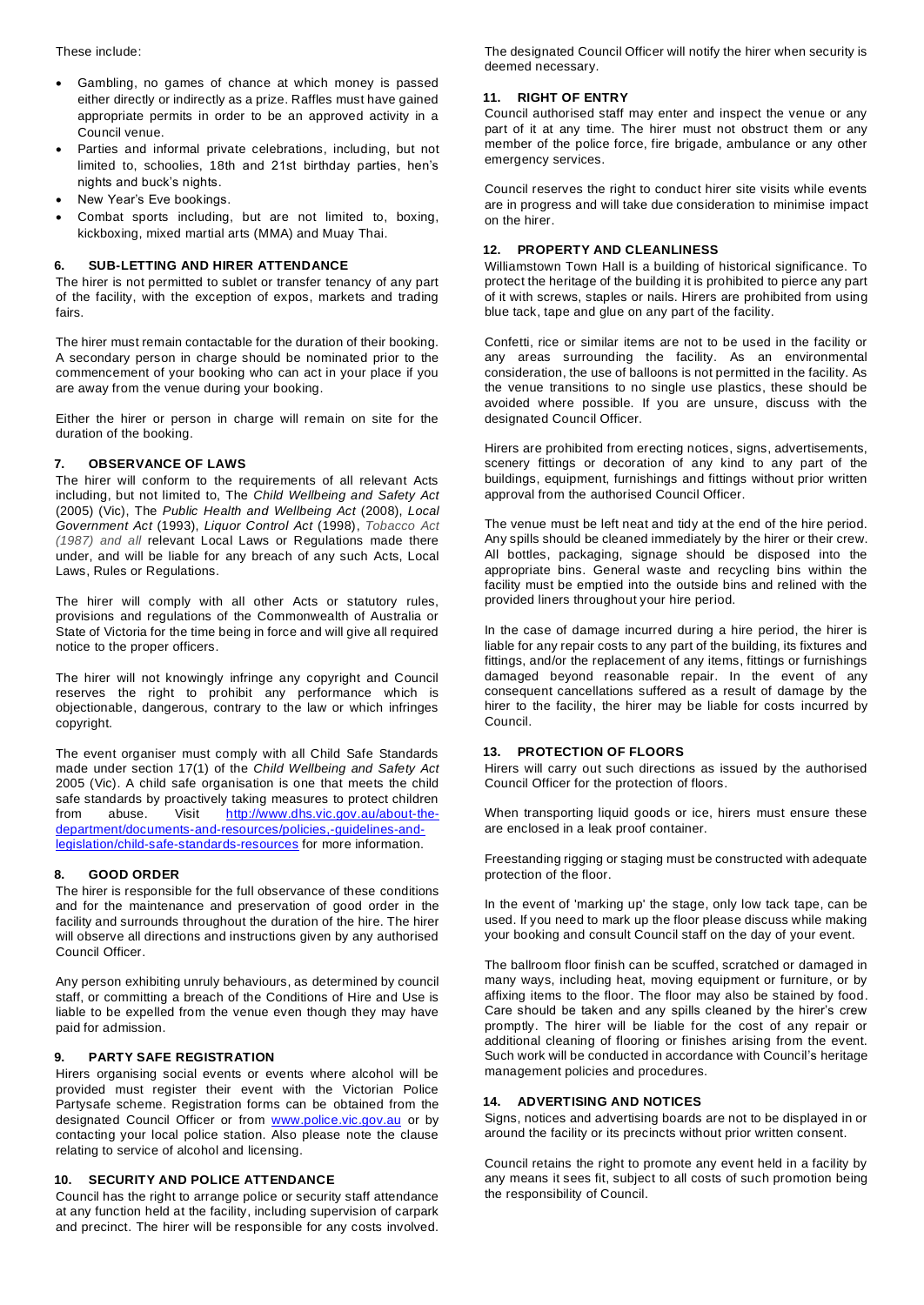# **15. THEFT OR LOSSES**

Personal property is the responsibility of the hirer. Council is not liable for any loss or damage sustained by the hirer, contractors or suppliers.

### **16. INSURANCE AND INDEMNITY**

The hirer will not do, neglect or permit to be done or left undone, anything which will affect Council's insurance policy or policies relative to fire or public risk in connection with the building. ·

While Council premises are covered by Council's public risk insurance policy, hirers are responsible for their own public liability insurance. A minimum cover of \$20,000,000.00 is required for all functions.

A copy of the certificate of currency must be provided to the designated Council Officer. Failure to do so may result in cancellation of the booking. Temporary insurance may be available via Council at a minor cost, please discuss this with the officer.

The hirer agrees to indemnify and keep indemnified Council, its servants and agents from and against all actions, costs, claims, charges, expenses, penalties, demands and damages whatsoever which may be brought or made or claimed against them, or any of them, arising out of or in any way related to the granting of this license and/or the use of the premises.

The hirer's liability to indemnify Council, its servants and agents shall be reduced proportionally to the extent that any act or omission of Council, its servants or agents, contributed to the loss or liability.

All accidents and/or incidents, which may result in a claim being made under the insurance policy, must be reported to Hobsons Bay City Council within 2 days of the incident.

# **17. SEATING**

The seating capacity of any hire spaces must not exceed the number set out on the standard plans unless otherwise approved. Seating arrangements for any event must be supplied to the designated Council Officer no later than seven days prior to the event being held. Failure to observe this condition may involve additional staffing costs.

### **18. OBSTRUCTIONS**

It is the hirer's responsibility to ensure that there is no overcrowding, and/or obstruction of exits, passages, corridors or any part of the building. Non-compliance with directives regarding overcrowding, obstructions or insufficient egress will result in immediate termination of your event.

#### **19. SMOKING**

Smoking and electronic cigarettes are not permitted in any part of Council owned facilities. Smoking is prohibited, under the *Tobacco Act 1987*, within four metres of an entrance to Victorian Government buildings.

The use of herbal prop cigarettes may be approved for film shoots and performances at the discretion of Council.

#### **20. COMPANION CARD**

As part of Council's commitment to improving participation for all community members, it is a condition of venue hire that all events operating from this facility accept the Companion Card.

You may also consider independently affiliating your event with the Companion Card Program. For more information on the Companion Card, visit *www.companioncard.org.au.*

#### **21. ANIMALS**

With the exception of guide dogs and companion dogs, animals are not permitted into the building without written consent.

#### **22. HALL KEEPERS**

Hall keepers will be in attendance at all events. The hire fee includes the provision of minimum staffing only. Council has the right to provide additional staffing as deemed necessary. This will be paid for by the hirer. The decision as to the provision of staff levels for any event is at the discretion of Council.

# **23. SUPPORT STAFF**

The hirer must organise and pay for the services of all front of house and box office attendants, ushers and hospitality personnel. Council can provide a list of preferred suppliers of these services.

## **24. TECHNICAL STAFF**

Council will book technicians through the preferred suppliers for lighting, audio and visual support for your event. Final booking times will be determined by the designated Council officer. Cancellation fees apply.

Where a hirer wishes to engage an external contractor, a venue technician will be provided to oversee and support your event at your cost. Lighting and audio equipment must be returned to the standard setting including patching, focussing of all lights and audio.

## **25. OPEN FLAMES AND SMOKE MACHINES**

Open flames are not permitted in any part of the facility. No candles are permitted as decorations anywhere in the venue, including when used in table settings. No incense, oil burners or similar are to be brought into the facility.

Smoke machines, hazers, ceremonial flame and other visual effects machines may be approved for use during film shoots, theatrical performances and weddings at the discretion of Council. Such machines must not be used without prior written approval. Use of visual effects is subject to higher staffing levels, for which the hirer bears costs. The hirer is responsible for any damage or emergency response call-out fees.

# **26. NOISE**

The hirer is responsible for ensuring that all noise levels in and around the facility are within EPA maximum limits and maintained at an acceptable level. The hirer is responsible for controlling noise and behaviour in and around the facility. The hirer must comply with directives to lower sound level. Council reserves the right to control sound levels at any event.

Williamstown Town Hall is situated within a residential neighbourhood. Please consider our neighbours when entering and leaving the building late at night.

As the Town Hall is a multi-use venue, extra care should be taken during planning to minimise impacts on other users of the space during weekday business hours.

#### **27. RIGGING**

The over stage and front of house lighting bars are the only flown structures in the venue. None of the lighting bars are appropriate for rigging to facilitate the flying of people.

There are no rigging points from the ceiling and due to the heritage nature of the building, no access is possible to the gantry through the ceiling.

## **28. EQUIPMENT**

The rights hereby given will extend only to the use of the facility as presently equipped. No alteration or additions to the equipment installed will be made without prior consent. Any work affecting the electric plant and/or electric fittings of the facility will be undertaken by a staff member.

Some equipment is provided in each of the hire spaces, considered to meet basic needs. Additional equipment can be hired at a cost to the hirer.

A full list of any additional staging, lighting or other technical equipment being brought into the venue must be provided and approved in writing by the designated officer prior to your event. In such instances, the hirer will engage and pay for the services of a qualified technician. It is a requirement of Council that all electrical equipment brought into the venue is in good operational condition and displays current testing tags.

No stage, property, electrical installation, appliance or decorating materials or articles of any kind will be brought into the building without prior consent.